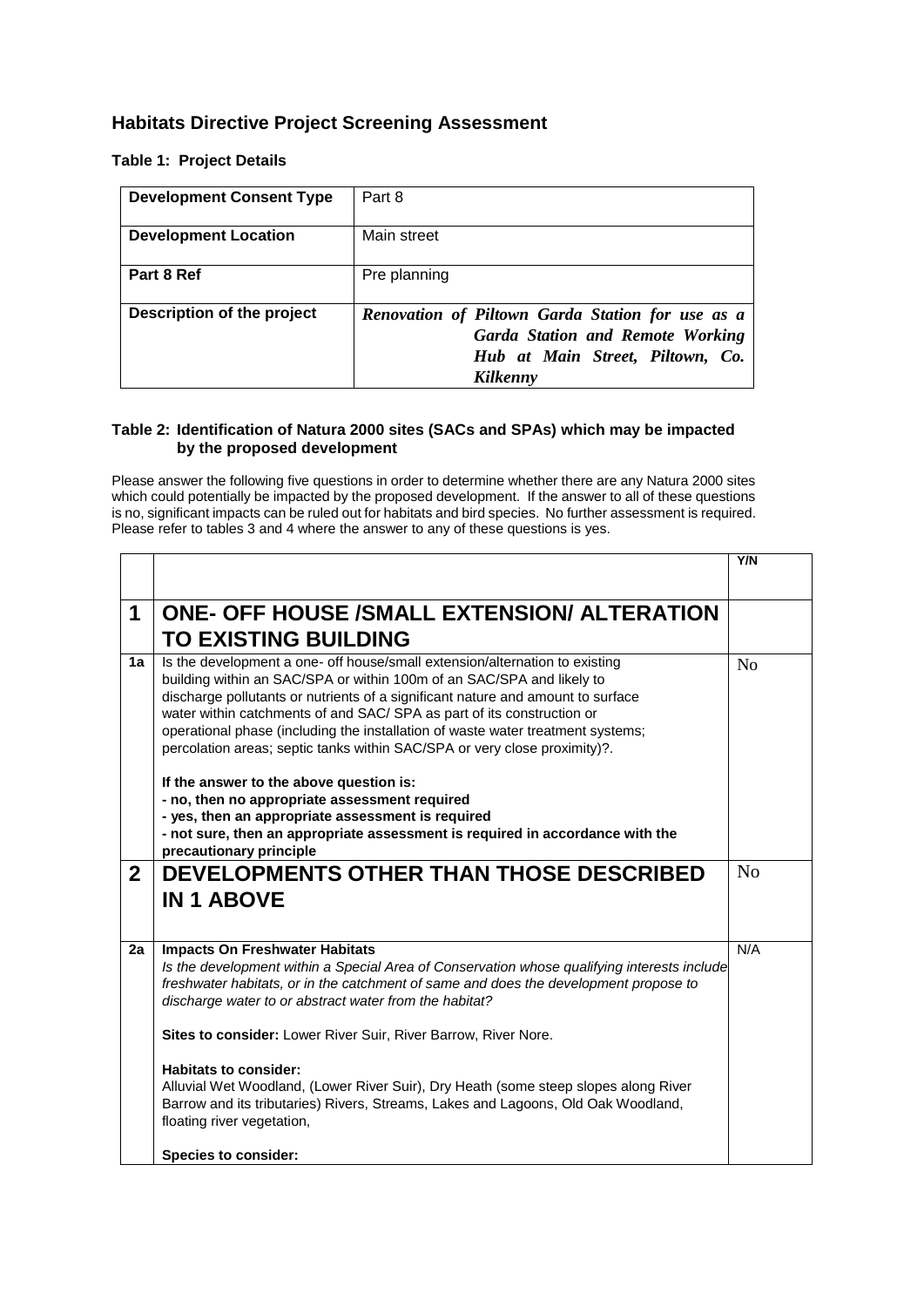|                |                                                                                                                                                                                                                                                                                                                 | Y/N |
|----------------|-----------------------------------------------------------------------------------------------------------------------------------------------------------------------------------------------------------------------------------------------------------------------------------------------------------------|-----|
|                |                                                                                                                                                                                                                                                                                                                 |     |
|                | River Lamprey, Brook Lamprey, Freshwater Pearls Mussel, Nore Freshwater Pearl<br>Mussel, Crayfish, Twaite Shad, Atlantic Salmon, Otter, Vertigo Moulinsiana,                                                                                                                                                    |     |
|                |                                                                                                                                                                                                                                                                                                                 |     |
|                |                                                                                                                                                                                                                                                                                                                 |     |
| 2 <sub>b</sub> | <b>Impacts On Wetland Habitats</b><br>Is the development within a Special Area of Conservation whose qualifying interests include<br>wetland habitats, or likely to discharge water to or abstract water from the wetland?                                                                                      | N/A |
|                | Sites to consider: Hugginstown Fen, Galmoy Fen, The Loughans, Flood Plain wetlands                                                                                                                                                                                                                              |     |
|                | <b>Habitats to consider:</b><br>Bogs, Alkaline Fens (Hugginstown and Galmoy), Turloughs (The Loughans)                                                                                                                                                                                                          |     |
| 2c             | <b>Impacts on Intertidal and Marine Habitats</b><br>Is the development located within a Special Area of Conservation whose qualifying<br>interests include intertidal and marine habitats and species, or within the catchment of<br>same and likely to discharge water to or abstract water from the habitats. | N/A |
|                | <b>Sites to consider: Lower River Suir</b>                                                                                                                                                                                                                                                                      |     |
|                | Habitats to consider: Atlantic Salt meadows, Mudflats, sandflats, saltmarsh, estuary                                                                                                                                                                                                                            |     |
|                | Species to consider: Sea Lamprey, River Lamprey, Brook Lamprey, Freshwater Pearl<br>Mussel, Crayfish, Twaite Shad, Atlantic Salmon, Otter.                                                                                                                                                                      |     |
| 2d             | <b>Impacts On Woodlands And Grasslands</b><br>Is the development within a Special Area of Conservation whose qualifying habitats include<br>terrestrial habitats, or in close proximity to same with a likely ecological impact?.                                                                               | N/A |
|                | Sites to consider: Spa hill and Clomantagh Hill, Cullahil Mountain, River Barrow, River<br>Nore, Lower River Suir                                                                                                                                                                                               |     |
|                | <b>Habitats to consider:</b><br>Alluvial Wet Woodlands (River Nore below Inistioge and River Suir at Fiddown Island and<br>Carrick on Suir), Eutropic tall herb vegetation (River Suir at Fiddown Island and Carrick<br>on Suir), and grasslands (Spa hill and Clomantagh Hill, Cullahil Mountain)              |     |
|                | Oak Woodlands in old estates next to the Nore and Barrow                                                                                                                                                                                                                                                        |     |
|                | Species to consider: Greenwinged, Frog and Bee Orchids (Cullahill and Clomantagh<br>Hill), Nettle Leaved Bellflower and Autumn Crocus                                                                                                                                                                           |     |
| 2е             |                                                                                                                                                                                                                                                                                                                 | N/A |
|                | <b>Impacts On Birds</b><br>Is the development within a Special Protection Area, or likely to discharge water to same<br>or likely to have another significant impact on the habitats of Birds in same?.                                                                                                         |     |
|                | <b>Sites to consider: River Nore</b>                                                                                                                                                                                                                                                                            |     |
|                | <b>Species to consider:</b><br>River Nore: Kingfisher (Alcedo Atthis) - Nesting in river banks                                                                                                                                                                                                                  |     |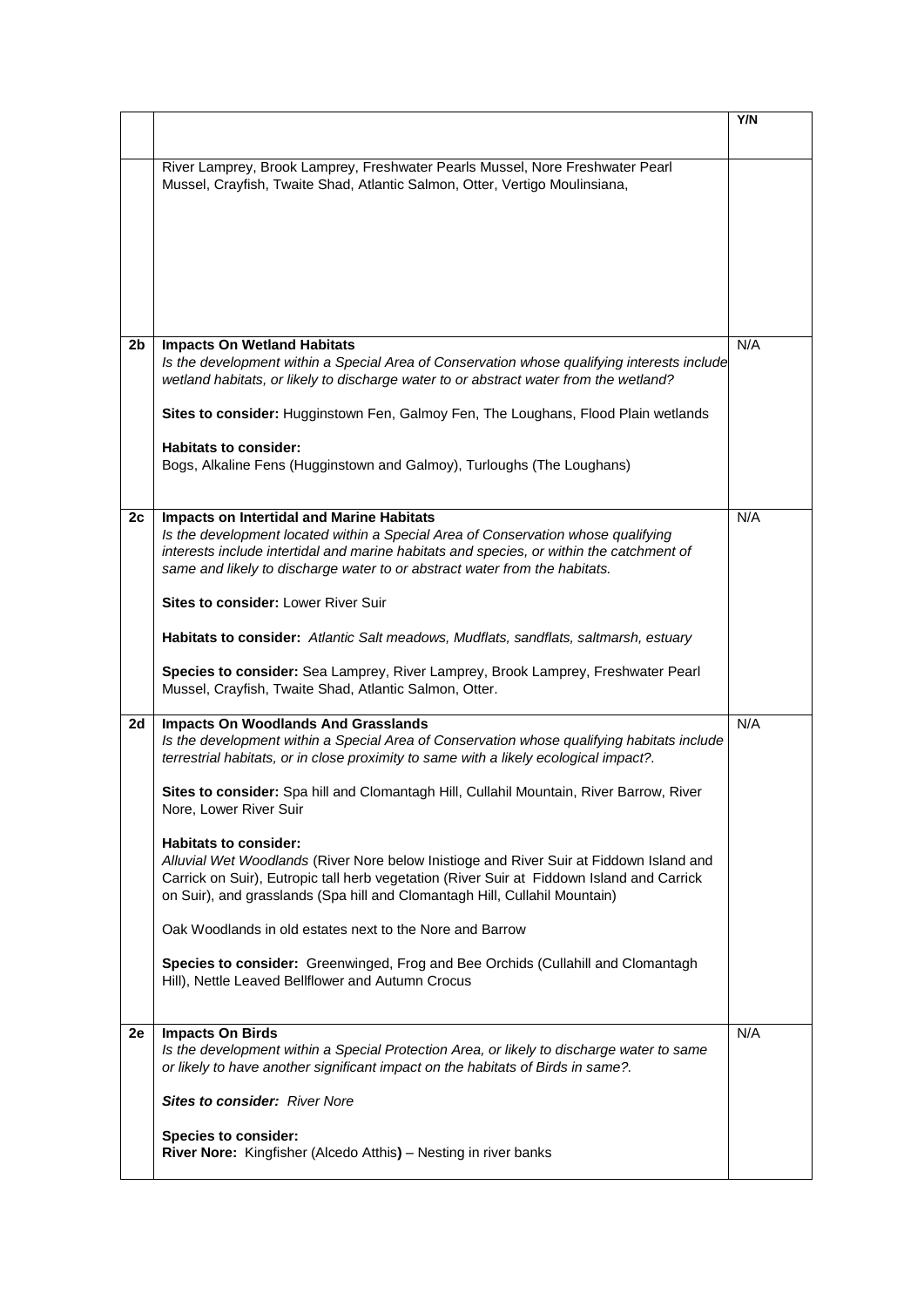#### **Table 3: Determination of possible impacts on Natura 2000 sites.**

Where it has been identified in table 2 that there is a Natura 2000 site within the potential impact zone of the proposed development, it is necessary to try to determine the nature of the possible impacts. Please answer the following questions as appropriate.

| 1.           | Impacts on designated freshwater habitats (rivers, lakes streams and<br>lagoons).                                                                                                                                                      |     |
|--------------|----------------------------------------------------------------------------------------------------------------------------------------------------------------------------------------------------------------------------------------|-----|
|              | Please answer the following if the answer to question 2a in table 2 was yes.                                                                                                                                                           |     |
|              | Does the development involve any of the following:                                                                                                                                                                                     |     |
| 1.1          | Impacts on watercourses (tributaries, streams, drains) which are<br>remote from the SAC/SPA but may still impact on the SAC/SPA by<br>reason of the nature or quantity of the discharge                                                | N/A |
| 1.2          | Abstraction from surfacewater or groundwater within 1km of<br>SAC/SPA.                                                                                                                                                                 | N/A |
| 1.3          | Removal of topsoil within 100 m of watercourses with potential for<br>surface water runoff.                                                                                                                                            | N/A |
| 1.4          | Infilling or raising of ground levels within 100m of watercourses<br>with potential for surface water runoff.                                                                                                                          | N/A |
| 1.5          | Construction of drainage ditches within 1km of SAC/SPA.                                                                                                                                                                                | N/A |
| 1.6          | Construction within a floodplain or within an area liable to flood.                                                                                                                                                                    | N/A |
| 1.7          | Crossing or culverting of rivers or streams within 1km of SAC/SPA.                                                                                                                                                                     | N/A |
| 1.8          | Storage of chemicals hydrocarbons or organic wastes within 100<br>m of a watercourse.                                                                                                                                                  | N/A |
| 1.9          | Development of a large scale which involves the production of an<br>EIS.                                                                                                                                                               | N/A |
| 1.10         | Development of quarries, particularly where abstraction is below<br>water table.                                                                                                                                                       | N/A |
| 1.11         | Development of windfarms within 1km of an SAC or with the risk of<br>runoff to an SAC/SPA, particularly during construction.                                                                                                           | N/A |
| 1.12         | Development of pumped hydro electric stations.                                                                                                                                                                                         | N/A |
| $\mathbf{2}$ | Impacts on designated wetland habitats (bog, heath, marsh, fen).                                                                                                                                                                       |     |
|              | Please answer the following if the answer to question 2b in table 2 was yes.                                                                                                                                                           |     |
|              | Does the development involve any of the following:                                                                                                                                                                                     |     |
| 2.1          | Impacts on watercourses (tributaries, streams, drains) which are<br>remote from the SAC/SPA but may still impact on the SAC/SPA by<br>reason of the nature or quantity of the discharge.                                               | N/A |
| 2.2          | Construction of roads or other infrastructure on peat habitats within 1km of<br>a Natura 2000 site of which qualifying interests include peat, fen or marsh.<br>(Only Peat habitat at Bruckana - consider Galmoy fen - impact unlikely | N/A |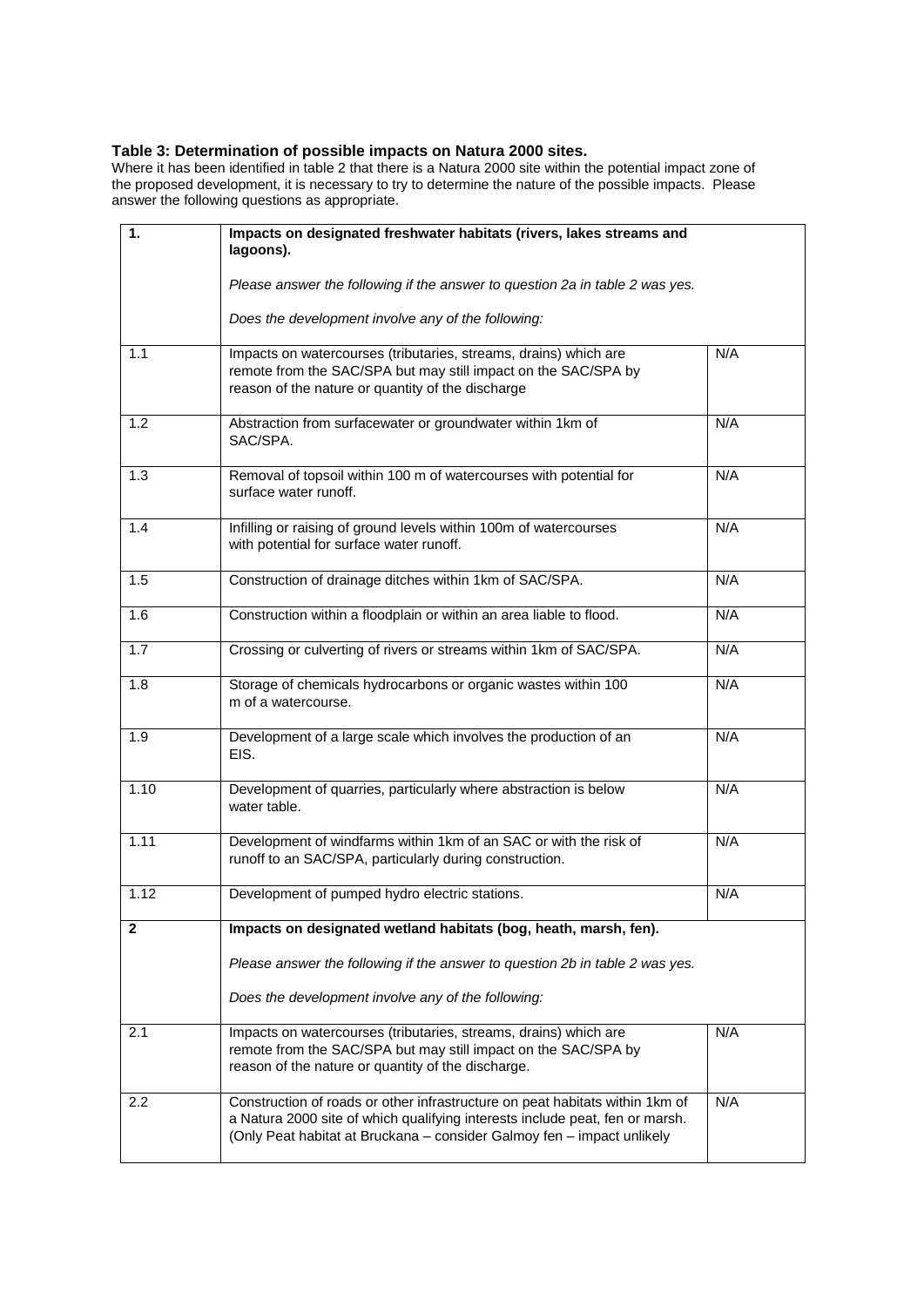| 2.3 | Development of a large scale within 1km within a Natura 2000 site, whose<br>qualifying features include fen or marsh, which involves the production of an<br>EIS.                                        | N/A |
|-----|----------------------------------------------------------------------------------------------------------------------------------------------------------------------------------------------------------|-----|
| 3   | Impacts on designated intertidal and marine habitats (mudflats, sandflats, estuaries,<br>reefs and sea cliffs).                                                                                          |     |
|     | Please answer the following if the answer to question 2c in table 2 was yes.<br>Does the development involve any of the following:                                                                       |     |
| 3.1 | Impacts on intertidal and marine habitats from potential<br>development which are remote from the SAC/SPA but may still<br>impact on the SAC/SPA by reason of the nature or quantity of the<br>discharge | N/A |
| 3.2 | Development of piers, slipways, marinas, pontoons or any other<br>infrastructure within 5km of a Natura 2000 site whose qualifying features<br>include intertidal or marine habitats.                    | N/A |
| 3.3 | Dredging within 5km of a Natura 2000 site whose qualifying features include<br>intertidal or marine habitats.                                                                                            | N/A |
| 3.4 | Impacts on watercourses (tributaries, streams, drains) which are<br>remote from the SAC/SPA but may still impact on the SAC/SPA by<br>reason of the nature or quantity of the discharge.                 | N/A |
| 3.5 | Removal of topsoil or infilling within 100m of Natura 2000 sites whose<br>qualifying features include intertidal or marine habitats where potential for<br>surface water runoff exists.                  | N/A |
| 3.6 | Development of a large scale within 1km of Natura 2000 sites<br>whose qualifying features include intertidal or marine habitats,<br>which involves the production of an EIS.                             | N/A |
| 4   | Impacts on other designated woodlands and grasslands (woodland,<br>upland grassland, lowland grassland, coastal grassland including dunes).                                                              |     |
|     | Please answer the following if the answer to question 2d in table 2 was yes.<br>Does the development involve any of the following:                                                                       |     |
|     |                                                                                                                                                                                                          |     |
| 4.1 | Works within the boundary of a Special Area of Conservation whose<br>qualifying interests include woodland or grassland habitat types.                                                                   | N/A |
| 4.2 | Development within 200m of Natura 2000 site with woodland or grassland<br>habitats.                                                                                                                      | N/A |
| 4.3 | Development of a large scale within 1km of Natura 2000 site with<br>woodland, grassland or coastal habitats which involves the<br>production of an EIS.                                                  | N/A |
| 5   | Impacts on birds in SPAs                                                                                                                                                                                 |     |
|     | Please answer the following if the answer to question 2e in table 2 was yes.                                                                                                                             |     |
|     | Does the development involve any of the following:                                                                                                                                                       |     |
| 5.2 | Erection of wind turbines within 1km of an SPA.                                                                                                                                                          | N/A |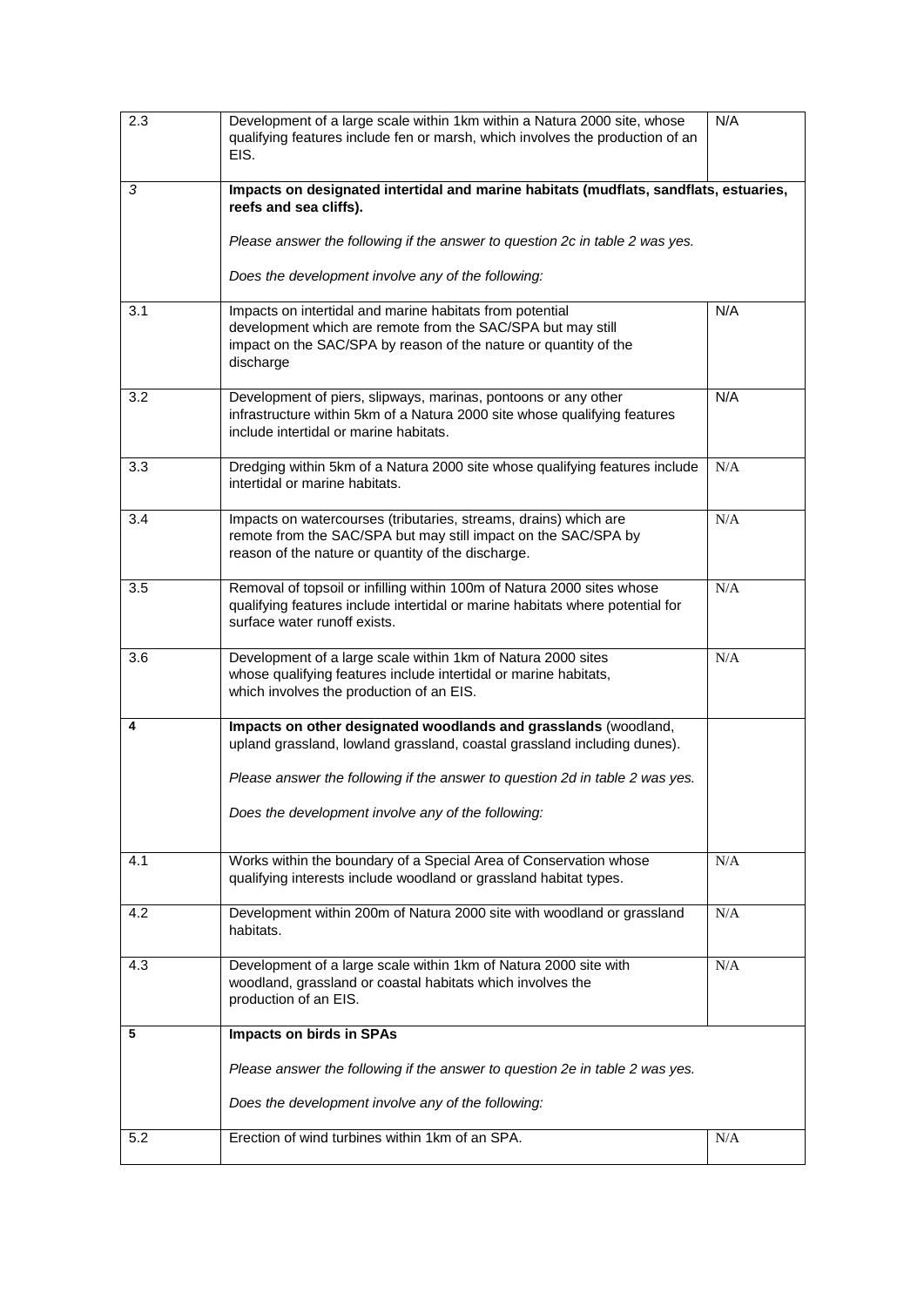| 5.3 | All construction works within 100m of SPA (River Nore), including the<br>development of cycle ways or walking routes                     | N/A |
|-----|------------------------------------------------------------------------------------------------------------------------------------------|-----|
| 5.4 | Infilling of coastal habitats within 500m of intertidal SPA.                                                                             | N/A |
| 5.5 | Works within 1km of coastal SPA which will result in discharges to rivers or<br>streams that are directly connected to designated sites. | N/A |

**Conclusion:** If the answer to question 1 and 2a-e are no or n/a, significant impacts on habitats within Natura 2000 sites and on SPAs can be ruled out. No further assessment is required in relation to habitats or birds. If the answer to any question in table 2 is yes, you may require further information, unless you are satisfied that the project proponents have incorporated adequate mitigation into their design to avoid impacts on the Natura 2000 site (eg water pollution protection measures). Such information should be provided in the form of a Natura Impact Statement which should address the particular issues of concern as identified through the above.

## **Table 4: Consideration of potential impacts on protected species**

Many of our Special Areas of Conservation are designated for species as well as for habitats. These are listed below, alongside the sites for which they are designated. Included is a short list of the types of activities which could have an impact on these species. Please tick if you are concerned that the proposed development could have an impact on these species.

| <b>Species</b>          | <b>Relevant Sites</b>                                                                                                                                                                                                                                                                     | <b>Activites which could</b><br>have impacts on species                                | <b>Possible</b><br><b>Impacts</b><br>Identified?<br>Y/N |
|-------------------------|-------------------------------------------------------------------------------------------------------------------------------------------------------------------------------------------------------------------------------------------------------------------------------------------|----------------------------------------------------------------------------------------|---------------------------------------------------------|
| Otter                   | <b>River Nore</b><br><b>River Barrow</b><br><b>Lower River Suir</b><br>Note: Otters are a strictly<br>protected species. All<br>breeding sites and resting<br>places are protected<br>regardless of whether or not<br>they are within or external to<br>Special Areas of<br>Conservation. | Activities that interfere with<br>river banks.                                         | <b>No</b>                                               |
| Atlantic<br>Salmon      | <b>River Barrow</b><br><b>River Nore</b><br>Lower River Suir                                                                                                                                                                                                                              | Activities that interfere with water<br>quality, levels or the river bed;              | <b>No</b>                                               |
| River<br>Lamprey        | <b>River Barrow</b><br><b>River Nore</b><br><b>Lower River Suir</b>                                                                                                                                                                                                                       | Activities that interfere with water<br>quality, levels or the river bed;              | <b>No</b>                                               |
| <b>Brook</b><br>Lamprey | <b>River Barrow</b><br><b>River Nore</b><br>Lower River Suir                                                                                                                                                                                                                              | Activities that interfere with water<br>quality, levels or the river bed;              | <b>No</b>                                               |
|                         | Sea Lamprey River Barrow<br>River Nore<br>Lower River Suir                                                                                                                                                                                                                                | Activities that interfere with water<br>quality or the river bed - estuarine<br>areas: | <b>No</b>                                               |
| Twaite Shad             | <b>Lower River Suir</b>                                                                                                                                                                                                                                                                   | Activities that interfere with water<br>quality or the river bed – estuarine<br>areas: | <b>No</b>                                               |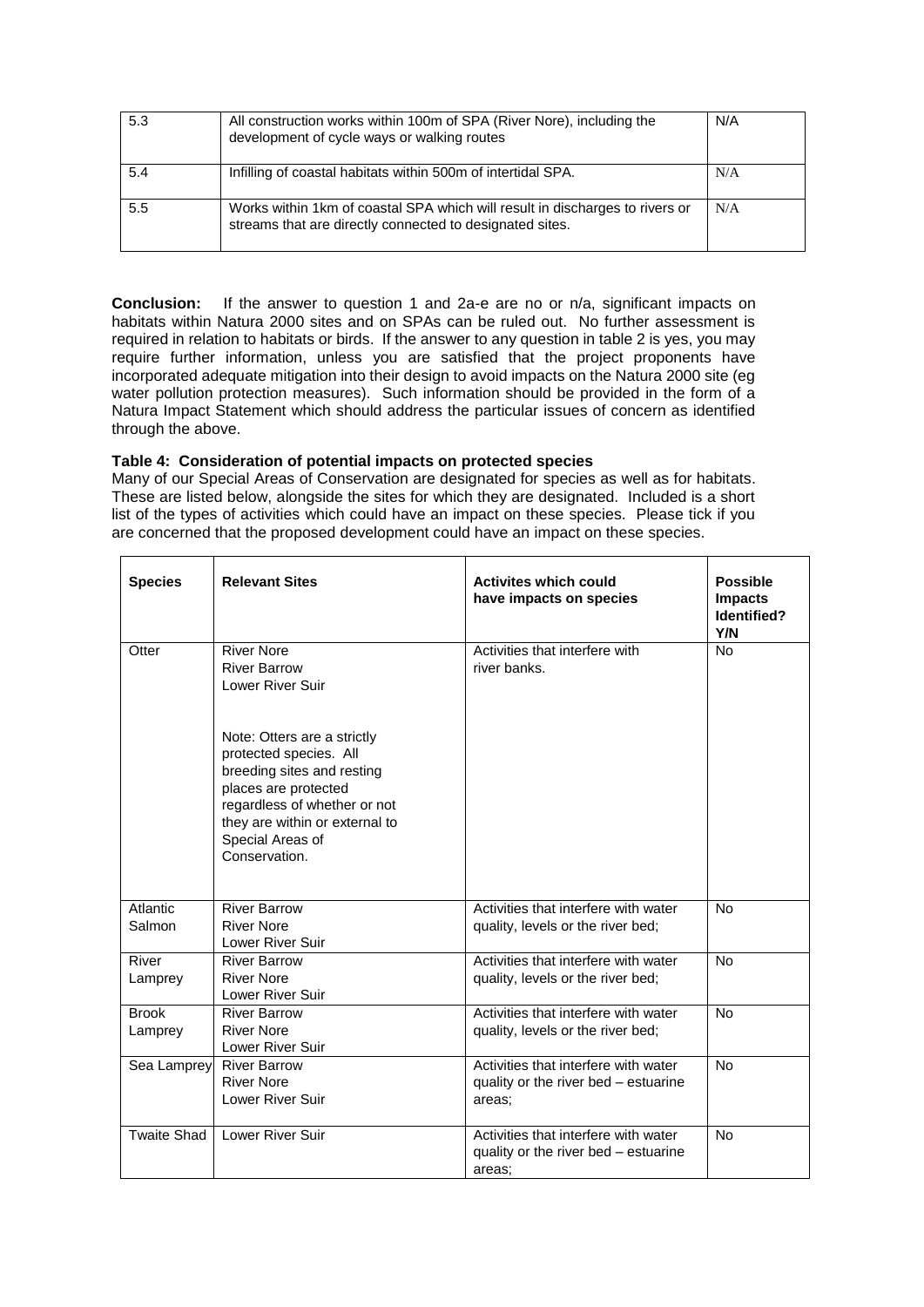| <b>Species</b>                     | <b>Relevant Sites</b>                                 | <b>Activites which could</b><br>have impacts on species                   | <b>Possible</b><br><b>Impacts</b><br>Identified?<br>Y/N |
|------------------------------------|-------------------------------------------------------|---------------------------------------------------------------------------|---------------------------------------------------------|
| Crayfish                           | Lower River Suir                                      | Activities that interfere with water<br>quality or the river bed;         | No.                                                     |
| Freshwater<br>Pearl Mussel         | <b>River Barrow</b><br>River Nore<br>Lower River Suir | Activities that interfere with water<br>quality, levels or the river bed; | No.                                                     |
| Nore<br>Freshwater<br>Pearl Mussel | <b>River Nore</b>                                     | Activities that interfere with water<br>quality, levels or the river bed; | No.                                                     |

**Conclusion:** If the answer to all of the above is no, significant impacts on species can be ruled out. If the answer to any of the above is yes, then further information is likely to be required in relation to potential for impact on that particular species. Where potential impacts are identified on Otters or on Bats outside designated sites, then further information should be sought in the form of a species specific survey. In these cases, appropriate assessment is not required.